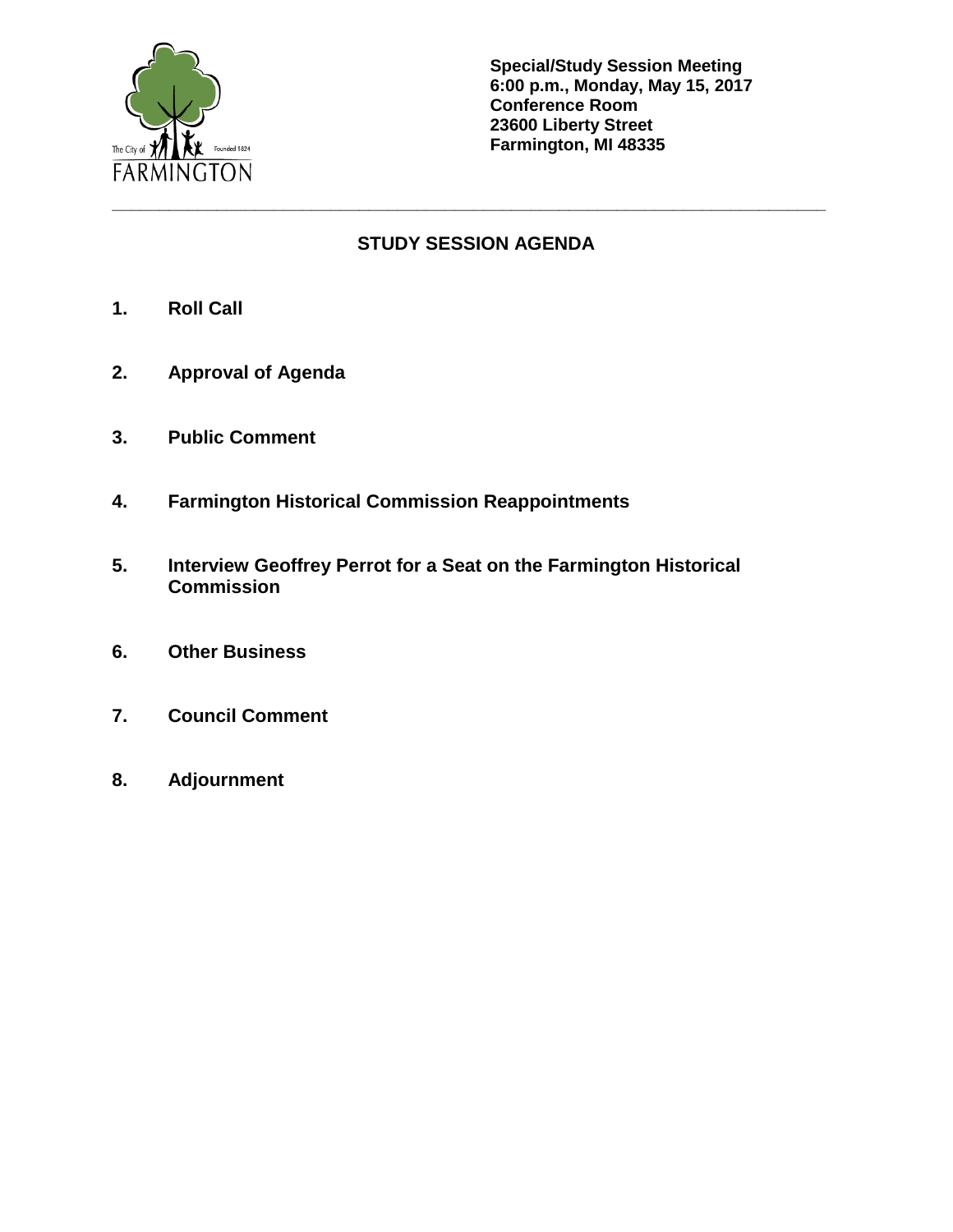| <b>Farmington City Council</b><br><b>Staff Report</b>                                                                                                                                                                                           | <b>Council Meeting</b><br>Date: May 15, 2017 | <b>Item</b><br><b>Number</b><br>4 |  |  |
|-------------------------------------------------------------------------------------------------------------------------------------------------------------------------------------------------------------------------------------------------|----------------------------------------------|-----------------------------------|--|--|
| <b>Submitted by: Melissa Andrade</b>                                                                                                                                                                                                            |                                              |                                   |  |  |
| <b>Agenda Topic</b><br>Historical Commission group interview and reappointment                                                                                                                                                                  |                                              |                                   |  |  |
| <b>Proposed Motion:</b><br>Move to reappoint Daniel Westendorf, Chris Schroer, Sharon Bernath and Laura Myers to the<br>Farmington Historical Commission for 3-year terms ending March 31, 2020.                                                |                                              |                                   |  |  |
| <b>Background:</b>                                                                                                                                                                                                                              |                                              |                                   |  |  |
| The terms of Daniel Westendorf, Chris Schroer, Sharon Bernath and Laura Myers have expired;<br>all four Farmington Historical Commission members would like to seek reappointment. Their<br>new term would before 3-years ending March 31, 2020 |                                              |                                   |  |  |
|                                                                                                                                                                                                                                                 |                                              |                                   |  |  |
|                                                                                                                                                                                                                                                 |                                              |                                   |  |  |
|                                                                                                                                                                                                                                                 |                                              |                                   |  |  |
|                                                                                                                                                                                                                                                 |                                              |                                   |  |  |

**Materials:**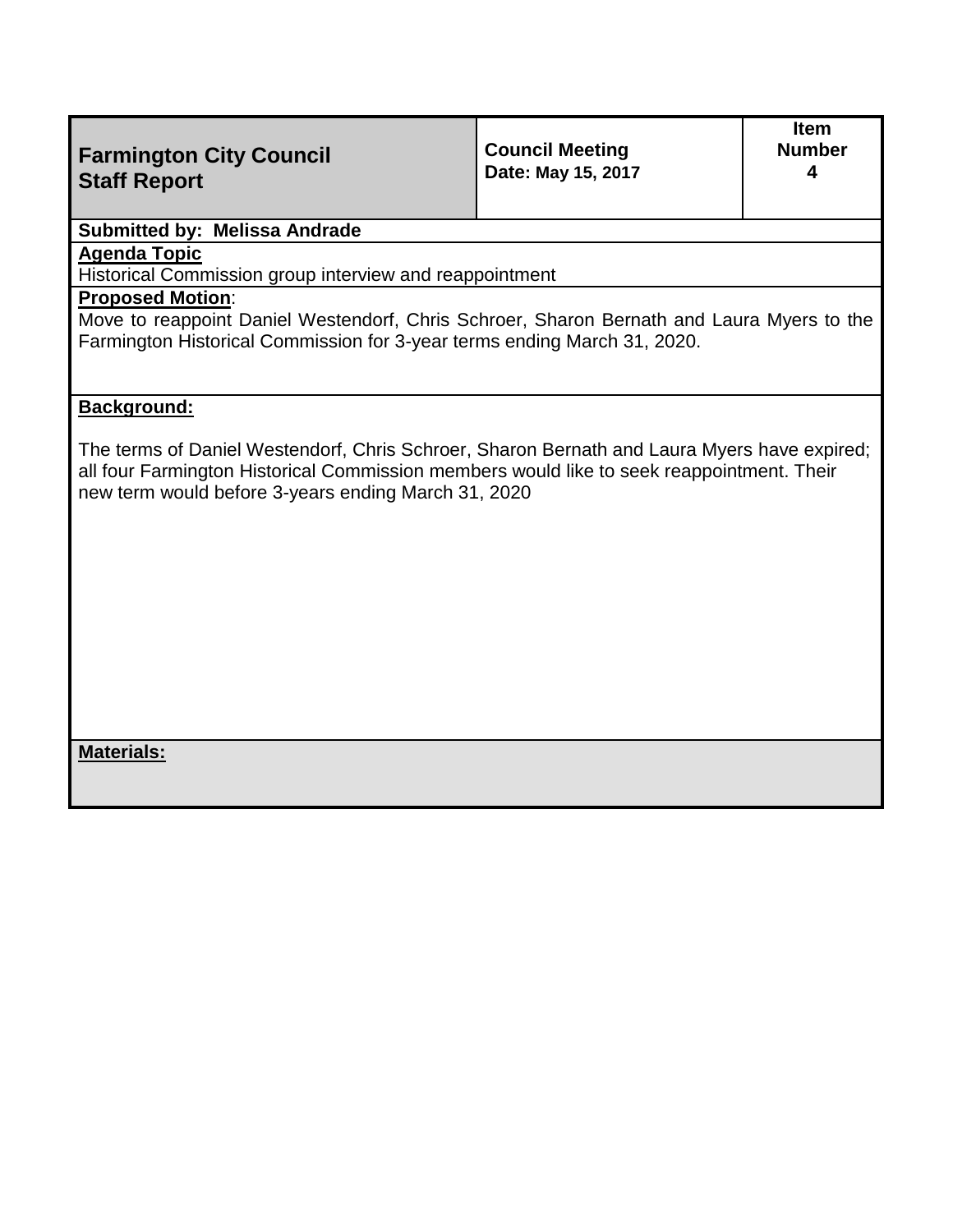| <b>Farmington City Council</b><br><b>Staff Report</b>                                                                                          | <b>Council Meeting</b><br>Date: May 15, 2017 | <b>Item</b><br><b>Number</b><br>5 |  |  |  |
|------------------------------------------------------------------------------------------------------------------------------------------------|----------------------------------------------|-----------------------------------|--|--|--|
| <b>Submitted by: Melissa Andrade</b>                                                                                                           |                                              |                                   |  |  |  |
| <b>Agenda Topic</b><br>Board and Commission Interview - Interview Geoffrey Perrot for a seat on the Farmington<br><b>Historical Commission</b> |                                              |                                   |  |  |  |
| Proposed Motion: Move to appoint Geoffrey Perrot to the City of Farmington Historical<br>Commission for a 3-year term to end 3/31/2020.        |                                              |                                   |  |  |  |
| Background:<br>The Historical Commission currently has two vacancies.                                                                          |                                              |                                   |  |  |  |
|                                                                                                                                                |                                              |                                   |  |  |  |
|                                                                                                                                                |                                              |                                   |  |  |  |
|                                                                                                                                                |                                              |                                   |  |  |  |
| <b>Materials:</b><br>Application                                                                                                               |                                              |                                   |  |  |  |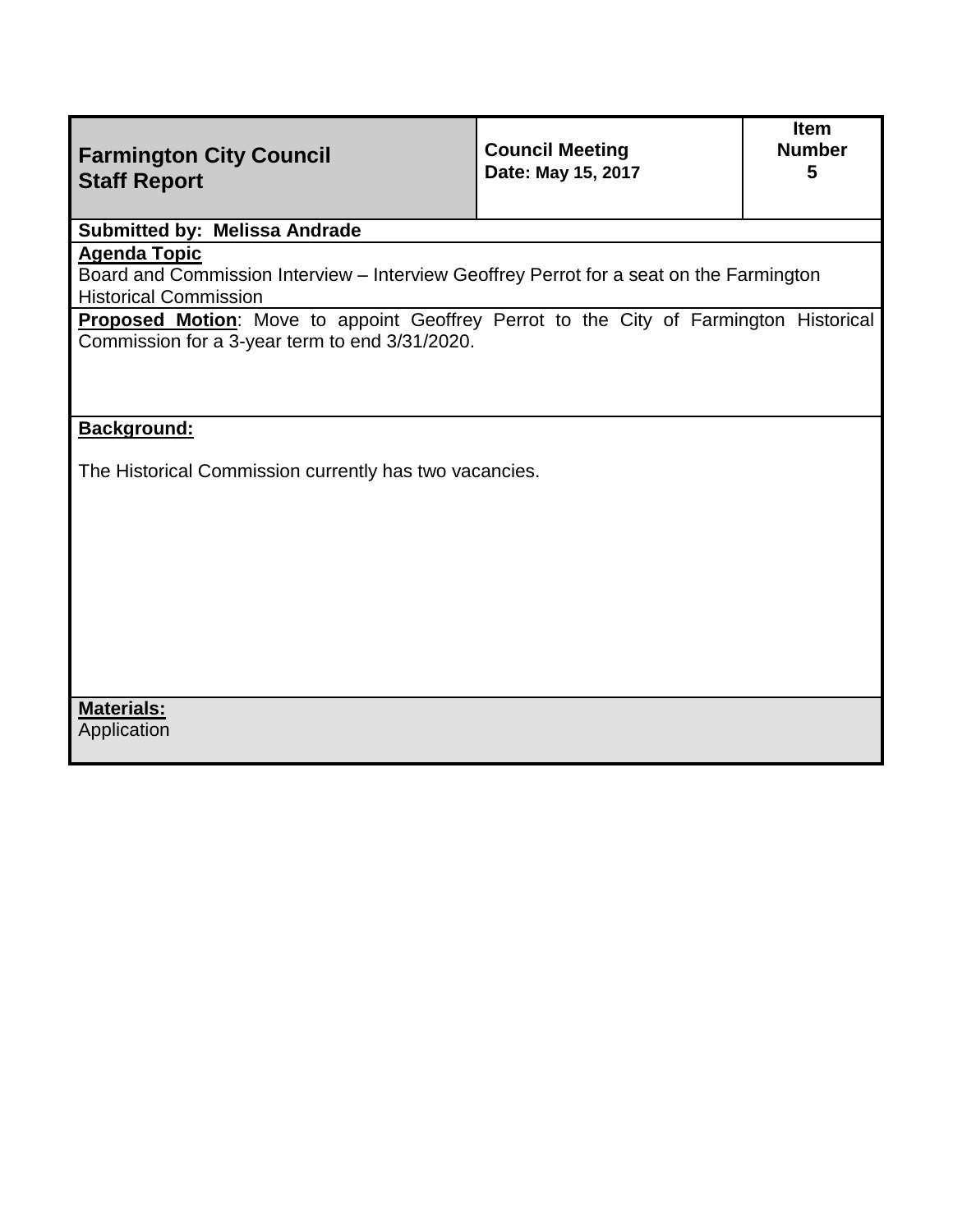#### **CITY OF FARMINGTON BOARDS, COMMISSIONS AND COMMITTEES**

#### **Application**

Thank you for your interest in service to the City of Farmington as an appointed public representative. Applications will be maintained on file for future consideration.

|                           |                            |                         | 04/10/2017<br>Date: |               |
|---------------------------|----------------------------|-------------------------|---------------------|---------------|
| Name:                     | Perrot                     | Geoffrey                | <b>Allen</b>        |               |
|                           | Last                       | <b>First</b>            |                     | <b>Middle</b> |
| Home<br>Address:          | 22661 Brookdale St.        | Farmington              | 48336               |               |
|                           | <b>Number &amp; Street</b> | <b>City</b>             |                     | Zip           |
| Home<br>Telephone:        | 231-250-3774               | <b>Voting Precinct:</b> | $\overline{2}$      |               |
| Employer:                 | Federal-Mogul              |                         |                     |               |
| <b>Business</b>           |                            |                         |                     |               |
| Address:                  | 27300 West 11 Mile Rd.     | Southfield              | 48034               |               |
|                           | <b>Number &amp; Street</b> | <b>City</b>             |                     | Zip           |
| <b>Business</b><br>Phone: | 2483548960                 |                         |                     |               |

Have you been a resident of Farmington for the past 12 months?  $\boxed{\triangleright}$  yes  $\boxed{\square}$  no

Please state your reasons for volunteering to serve our community as an appointed public representative.

My wife and I fell in love with Farmington while searching for our first home in 2008. Since then, we have been blessed with twin daughters and I strive to do whatever I can to provide the best upbringing for them. Farmington is a wonderful place for young families such as ours and I would like the opportunity to provide insight as to the future planning of our town. Farmington has a unique feel a small town surrounded by such a vast, busy metro area and I would like the opportunity to help preserve that rare characterisic. This is my first time applying for a public appointment, and I think the Downtown Parking Advisory Committee is great way for me to support my community.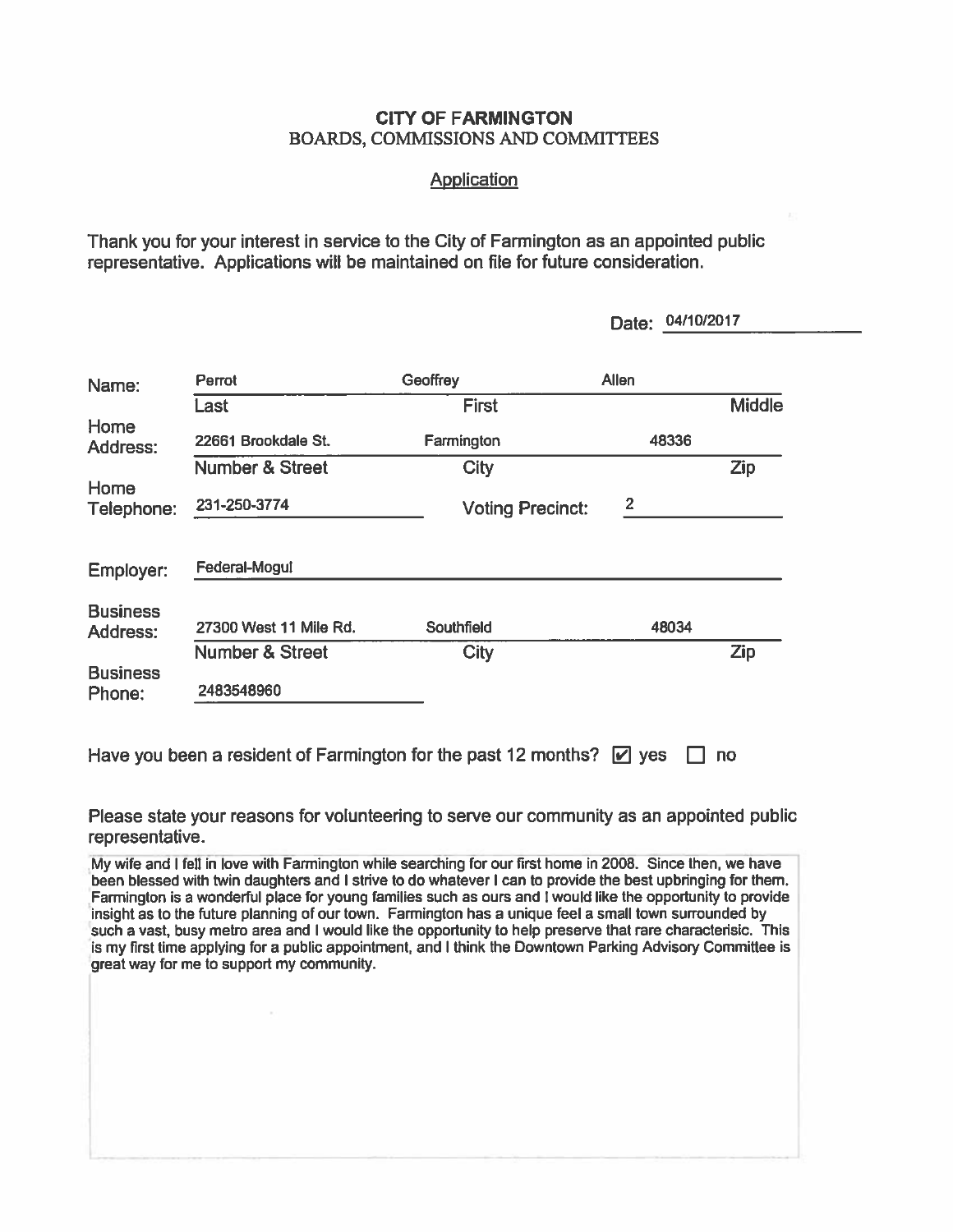# PLEASE CHECK YOUR PREFERENCE(S)

## **Mayoral Appointments**

- A. Children, Youth & Families
- B. Downtown Development Authority \*
- C. Retirement System Board of Trustees
- D. D Planning Commission
- $E.$   $\Box$  Commission on the Environment

### **Council Appointments**

- F.  $\Box$  Construction Board of Appeals  $*$
- G.  $\Box$  Farmington Community Library
- H. □ Special Assessment Deferred Payment Review Committee
- $\Box$  Traffic and Safety Board
- $J.$   $\Box$  Board of Review
- $K.$   $\Box$  Board of Canvassers
- L.  $\Box$  Board of Zoning Appeals
- M. Commission on Aging
- N. Arts Commission
- O. □ Historical Commission
- P. **O** Friends of Civic Theatre Committee \*

\* Farmington city residency not required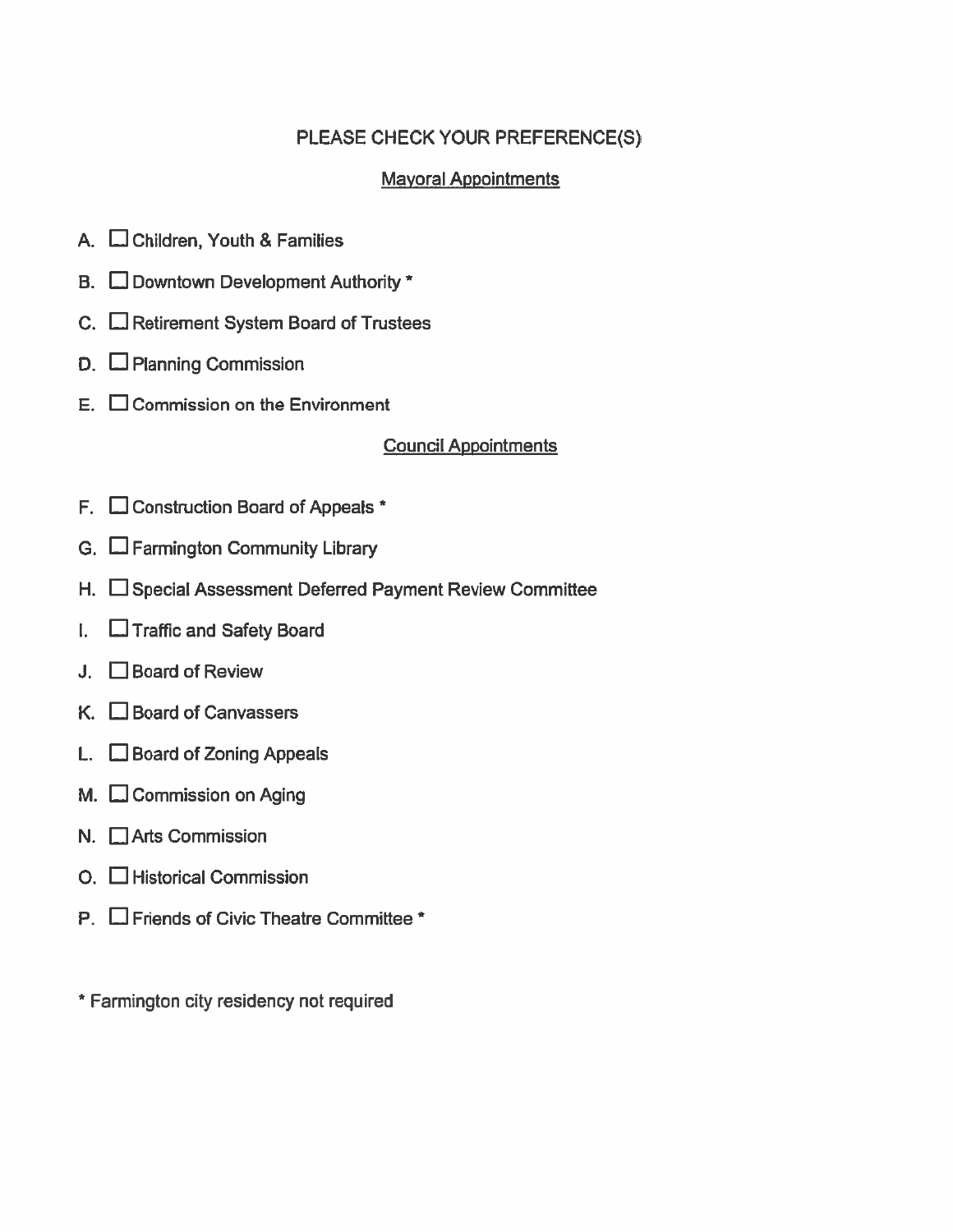### **EDUCATIONAL ACHIEVEMENT**

| <b>Fems State University</b>      | <b>Bach, of Science</b>    | 2003                 |
|-----------------------------------|----------------------------|----------------------|
| Name of College/University        | <b>Degree</b>              | <b>Year Attained</b> |
| <b>Ferris State University</b>    | Assoc. of Science          | 2001                 |
| <b>Name of College/University</b> | Degree                     | <b>Year Attained</b> |
| (Saginaw) Arthur Hill High School | Diploma                    | 1998                 |
| Name of Institution/High School   | <b>Diploma/Certificate</b> | <b>Year Attained</b> |

(Degree or advance education is not required for appointment consideration.)

### **EMPLOYMENT/PROFESSIONAL EXPERIENCE**

Please describe your professional qualifications and/or employment experience. Global Product Manager / Federal-Mogul / November 2013 - current

Southfield, MI

Product line manager responsible for the commercial direction of FP Diesel branded products. This invloves driving strategy development and implementation acroos different functional organizations within the group including sales, engineering, research and development, manufacturing, and others. Also responsible for ensuring goals are aligned and support the company's overall strategy and goals.

Hino Motors Sales USA Inc. / Warranty Supervisor / May 2010 - November 2013 Novi, MI

Lead member of warranty group responsible for all warranty-related functions within the U.S. Annual claims processing of \$40M, and authorized customer goodwill assistance of \$1M annually. Also oversaw warranty training program and NHTSA federal safety reporting.

Hino Motors Sales USA Inc. / Technical Support Specialist / August 2009 - May 2010 Novi, MI

Corporate-based product and service support for field service staff, dealers, and customers

#### **COMMUNITY/PUBLIC SERVICE EXPERIENCE**

Please describe your previous experience with community-based organizations or other volunteer activities.

1. Proud Eagle Scout within the Boy Scouts of America

2. Advisory committee member for Heavy Equipment Technology program at Fems State University

3. Member of Farmington United Methodist Church